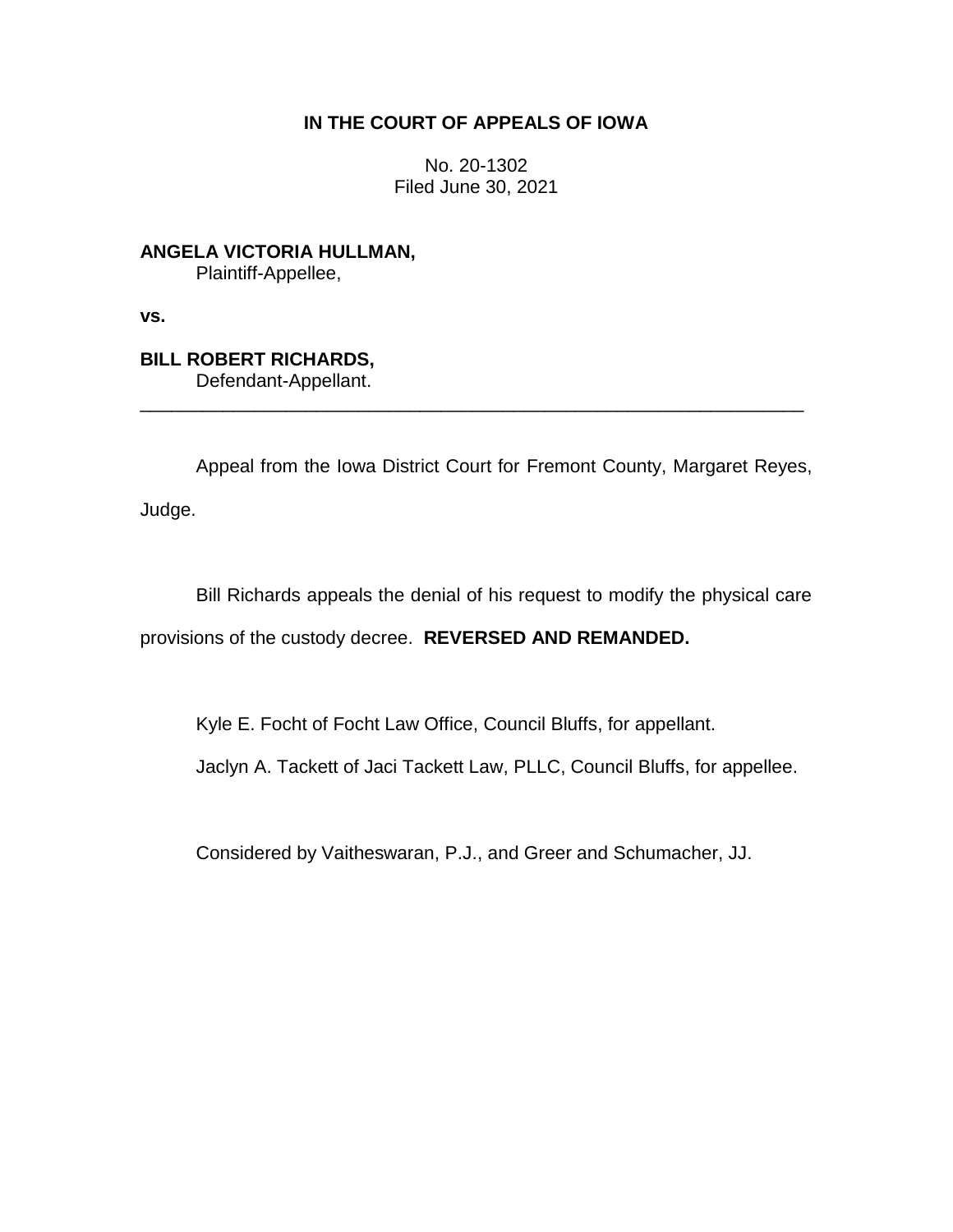## **GREER, Judge.**

 $\overline{a}$ 

Physical abuse of the child by the father, Bill Richards, ignited a custody dispute with Angela Hullman, the mother. This child was born in 2007. The legal proceedings began in Missouri, when a district court entered a March 2009 custody decree adopting the parent's stipulated parenting plan. Under the 2009 decree, Bill and Angela received joint legal custody of the child with Angela having physical care pursuant to the parenting plan.<sup>1</sup> But, after physical abuse was alleged in February 2019, Angela asked for an emergency order in Iowa and for a modification of their custody order to establish her "sole physical care and sole legal custody" of their child. Bill counterclaimed and responded that joint legal custody to both parties should remain with physical care in him. Following a modification hearing in February 2020, the district court denied Bill's request for physical care. Although Angela retained physical care of the child, Bill's visitation rights were expanded. Bill appeals the ruling, asking we grant him physical care of the child.<sup>2</sup>

As an initial matter, no one raised whether Iowa had subject matter jurisdiction over the controversy. On our review, we first examine if the mandatory jurisdictional prerequisites required under the Uniform Child-Custody Jurisdiction

<sup>&</sup>lt;sup>1</sup> The district court in Atchinson County, Missouri, entered a custody decree approving and incorporating the parties' stipulated parenting plan. The plan characterized the custody arrangement as "joint legal and joint physical custody" with Angela designated as the "residential custodian for school and mailing purposes." Under the parenting plan, the parents agreed to give Angela the "residential care, custody and control of the minor child" with "liberal reasonable rights of temporary custody and visitation" in Bill.

 $2$  Angela waived the filing of a responsive appellate brief but noted she agreed with the findings and conclusions of the district court.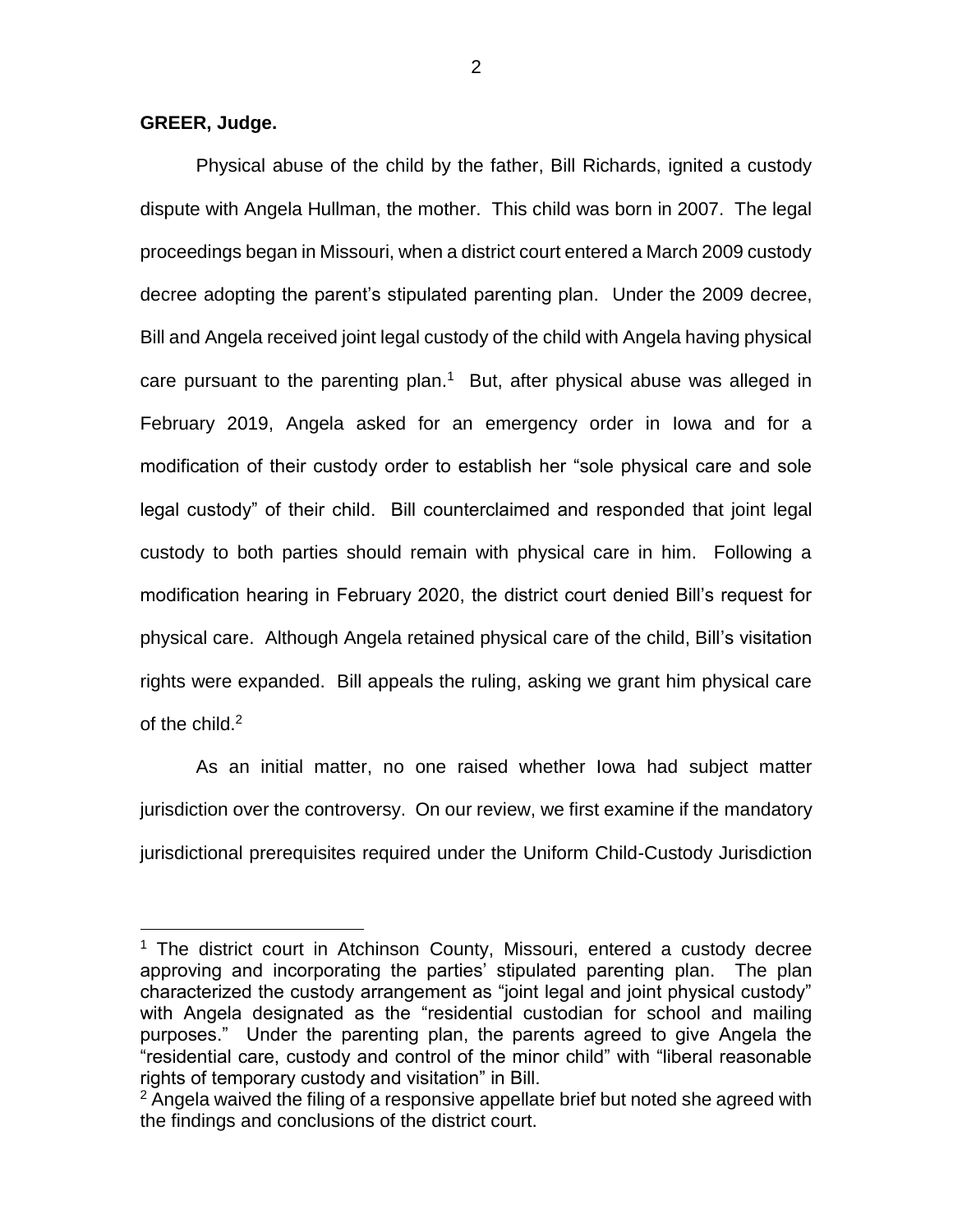and Enforcement Act<sup>3</sup> (UCCJEA) were met. *See In re Marriage of Ross*, 471 N.W.2d 889, 893 (Iowa Ct. App. 1991) (dismissing a petition for modification because Iowa lacked jurisdiction from its inception and therefore could not reach the merits of the case). If we determine the court lacked subject matter jurisdiction, it has no authority to hear the case and the court must dismiss the petition. *See In re B.C.*, 845 N.W.2d 77, 79 (Iowa Ct. App. 2014). "The question whether a court has subject matter jurisdiction may be raised at any time and is not waived even by consent." *In re Jorgensen*, 627 N.W.2d 550, 554 (Iowa 2001). And, because this jurisdictional issue is raised in the context of a custody proceeding, our review is de novo. *In re Marriage of Cervetti*, 497 N.W.2d 897, 699 (Iowa 1993).

Without question, under this record, the Iowa court had authority to address an application for temporary emergency jurisdiction. The incident justifying emergency action occurred in February 2019, when Bill went through the theneleven-year-old child's cell phone and found he was engaging in troubling social media activity on Instagram. Bill was very concerned and confronted the child, who became extremely agitated. The child was obstinate and disrespectful, screaming and cursing at Bill. Bill responded by slapping the child across the face and spanking him. Instead of returning the child on Sunday, Bill asked Angela, and she allowed him, to bring the child home on Monday. Upon his return home, Angela observed a handprint on the child's face and bruises on his buttocks. Angela contacted local authorities who contacted the Iowa Department of Human

 $\overline{a}$ 

3

<sup>&</sup>lt;sup>3</sup> The UCCJEA is a jurisdictional act that includes proceedings involving the physical custody and visitation of a child as well as child-custody proceedings involving neglect and abuse. Iowa Code § 598B.102(3), (4) (2019).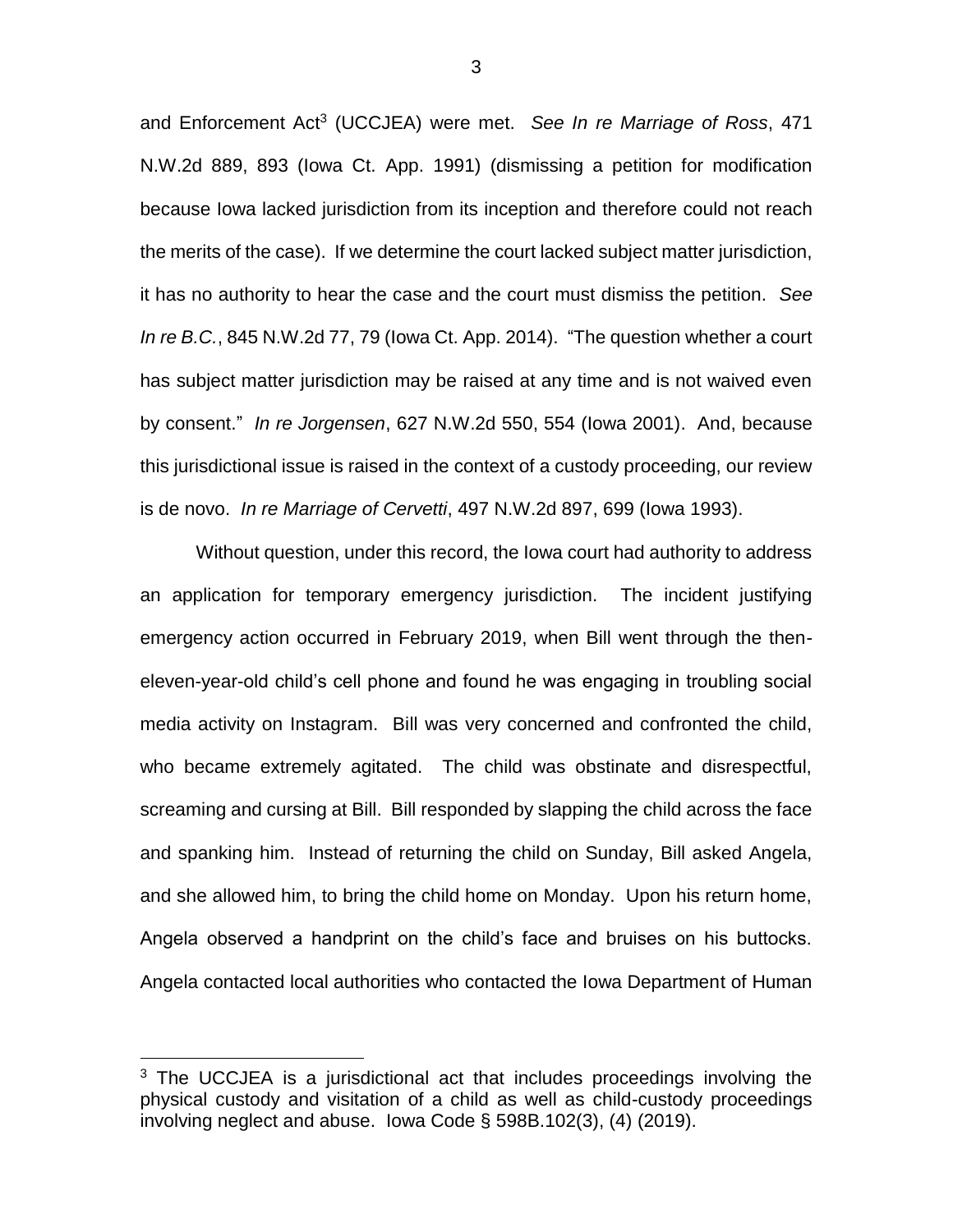Services (DHS). While no criminal charges followed, $4$  the DHS investigation resulted in a founded child-abuse assessment against Bill for physical abuse. With protection for the child at the forefront, Angela applied to register the foreign custody decree and for an ex parte order for temporary custody under Iowa Code section 598B.204. After the district court granted the application and entered an emergency order suspending Bill's visitation, the parents agreed to certain temporary conditions pending a trial on the modification. But other than initially referencing chapter 598B in the original application, no one raised the jurisdictional question of the Iowa court's authority to determine custody in the modification action.

To address the jurisdictional question, we start with section 598B.204(1), authorizing the emergency action in Iowa. That section provides:

A court of this state has temporary emergency jurisdiction if the child is present in this state and the child has been abandoned or it is necessary in an emergency to protect the child because the child, or a sibling or parent of the child, is subjected to or threatened with mistreatment or abuse.

Iowa Code § 598B.204(1). Given the concerns about the physical abuse, we find the district court had temporary emergency jurisdiction to enter the order suspending visitation. But the purpose of the emergency order is to protect the child until jurisdiction is established to proceed further. *See In re E.D.*, 812 N.W.2d 712, 717-18 (Iowa Ct. App. 2012) (holding "the exercise of emergency jurisdiction

 $\overline{a}$ 

<sup>&</sup>lt;sup>4</sup> The Missouri county attorney investigating the allegations declined to bring charges, writing, "Anyone who administers corporal punishment and spanks their children will acknowledge that, on occasion bruising will occur. That which may be considered child abuse by some people sometimes in actuality simply represents a different philosophy on child discipline."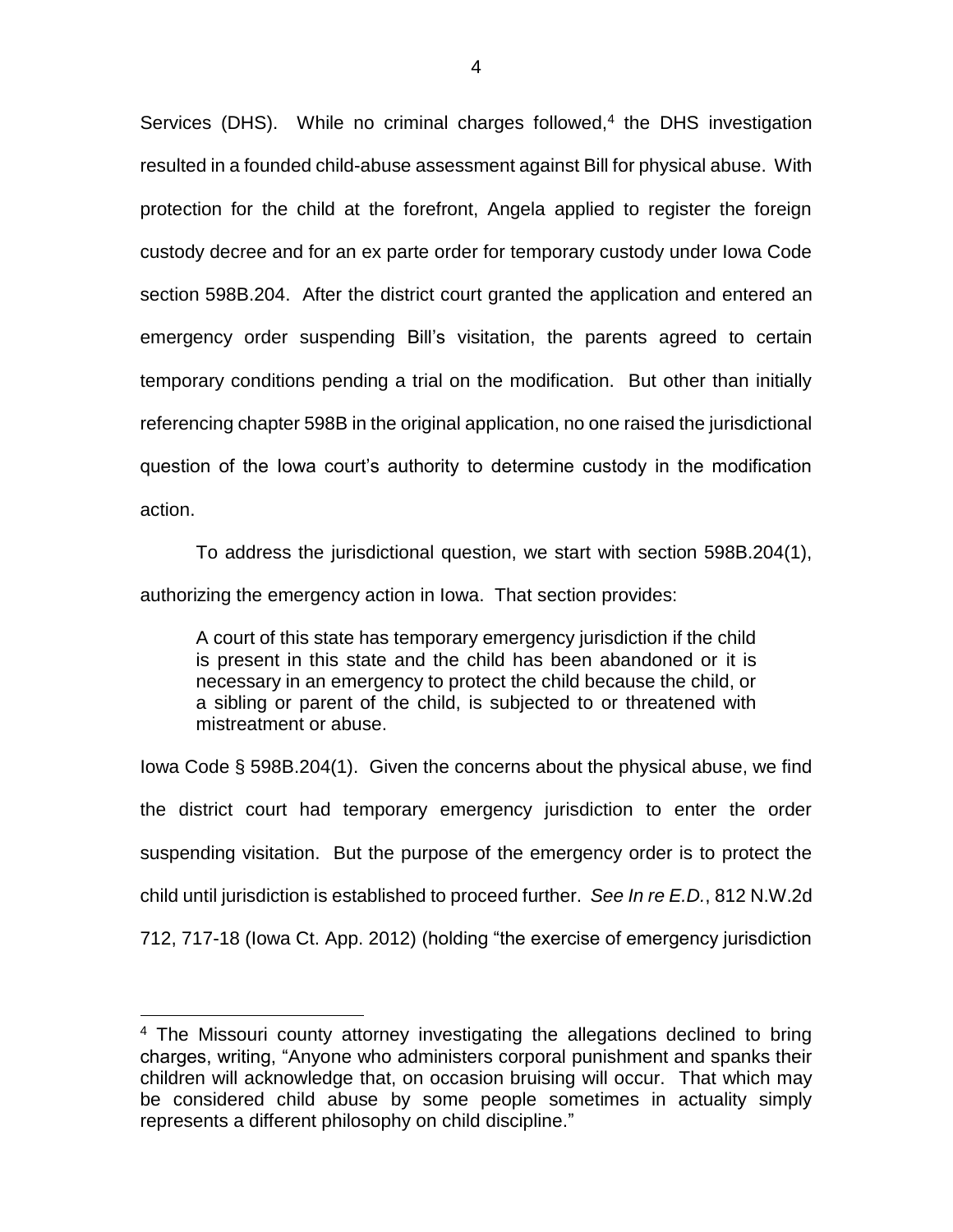only confers authority to enter temporary protective orders"). To address jurisdiction over the modification action, the next step mandated communication with the other state involved, here Missouri. *See id.* at 719 (noting the requirement under the temporary emergency jurisdiction provision to immediately communicate with the other court once the Iowa court is informed that child-custody determination has been made by a court of a state having jurisdiction under sections 598B.201 through 598B.203). There is nothing in this record to confirm our district court contacted the Missouri court before proceeding to a modification of custody trial.

Because Missouri initially made a determination over child custody, we examine the prerequisite steps to modification under section 598B.203. That section, involving jurisdiction to modify a determination, provides:

Except as otherwise provided in section 598B.204, a court of this state shall not modify a child-custody determination made by a court of another state unless a court of this state has jurisdiction to make an initial determination under section 598B.201, subsection 1, paragraph "a" or "b", and either of the following applies:

(1) The court of the other state determines it no longer has exclusive, continuing jurisdiction under section 598B.202 or that a court of this state would be a more convenient forum under section 598B.207.

(2) A court of this state or a court of the other state determines that the child, the child's parents, and any person acting as a parent do not presently reside in the other state.<sup>[5]</sup>

Iowa Code § 598B.203. As a preliminary hurdle, section 598B.201(1)(a) requires

the court to answer the question of which state is the "home state"<sup>6</sup> of the child.

 $\overline{a}$ 

<sup>5</sup> We find section 598B.203(2) does not apply here because Bill resides in Missouri.  $6$  lowa Code section 598B.102(7) defines the "home state" as:

the state in which a child lived with a parent or a person acting as a parent for at least six consecutive months immediately before the commencement of a child-custody proceeding. In the case of a child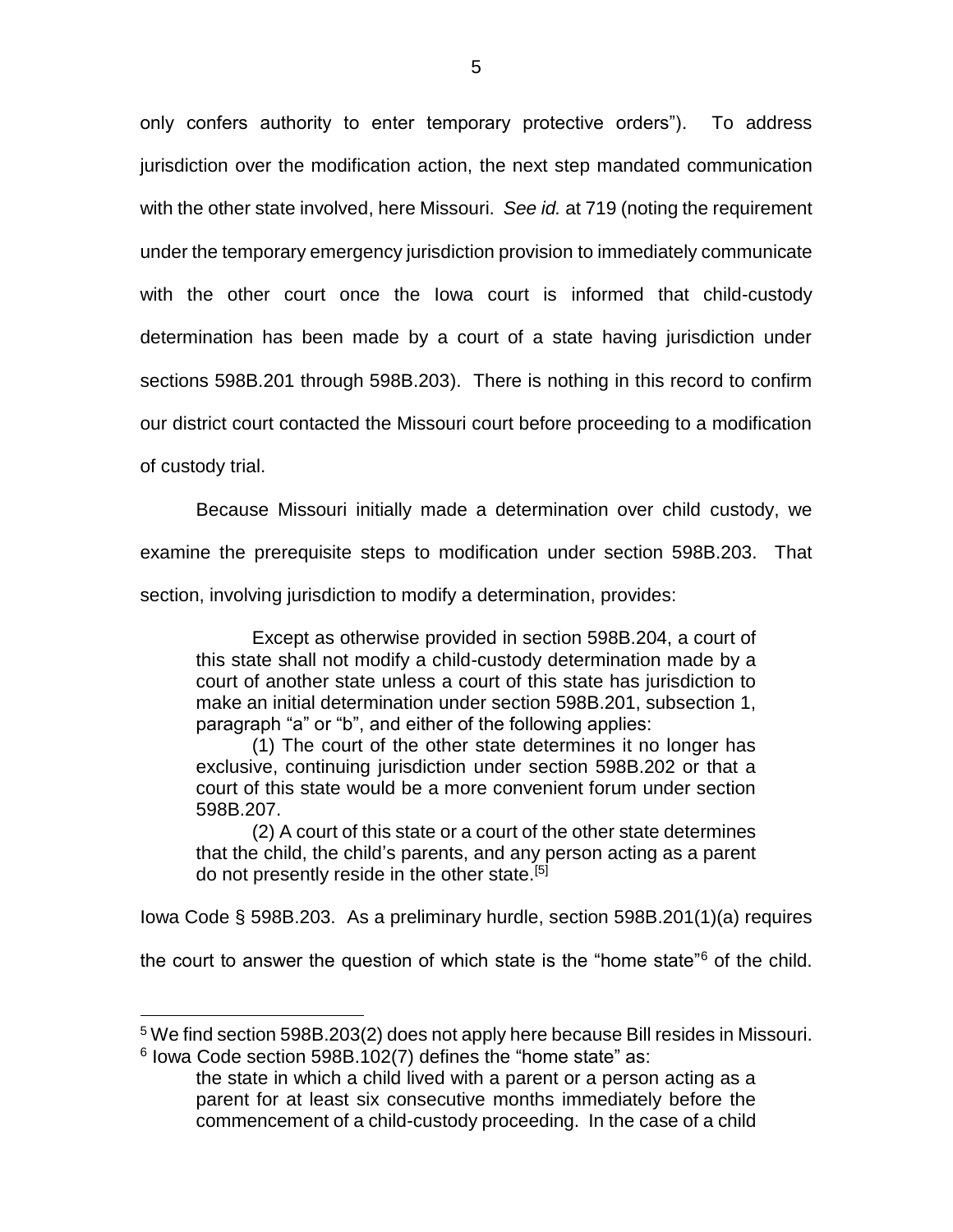The answer is found in the pleadings of the parents. In the application to modify custody, Angela asserted that Iowa was the home state of the child because from September 2008 onward the child lived in Iowa. Bill admitted these allegations in his answer. Even with that concession, the Missouri court must still determine: (1) if it "no longer has exclusive, continuing jurisdiction" or (2) if Iowa is a "more convenient forum." *See* Iowa Code § 598B.203(1). Yet, under this record, we are not able to ascertain if the Missouri district court made that determination. Again, there is no record the Missouri court was notified about the pending case.

As for a convenient forum, Iowa would likely fit that category because the child's home state has been Iowa for over ten years, but the UCCJEA prerequisite steps to address the Missouri court's jurisdiction are mandatory, not permissive. *See Ross*, 471 N.W.2d at 893. Until that UCCJEA query is resolved, Iowa does not have subject matter jurisdiction over the child-custody determination. Having addressed a similar predicament in *E.D.* involving the state of Tennessee, we tap that process here. *See* 812 N.W.2d at 720-21. In *E.D.*, the court directed:

Under these circumstances, the better practice is for the court itself to make this communication to clarify jurisdiction before proceeding, and ensure there are not two competing orders or actions. Here, we find no evidence in the record that such communication to Tennessee was made by the court or by the parties, or any order ever obtained from Tennessee. If there had been communication and an order received from Tennessee that it declined jurisdiction, subject matter jurisdiction would have existed pursuant to section 598B.201(1)(b).

*Id.* (footnotes omitted).

 $\overline{a}$ 

less than six months of age, the term means the state in which the child lived from birth with any of the persons mentioned. A period of temporary absence of any of the mentioned persons is part of the period.